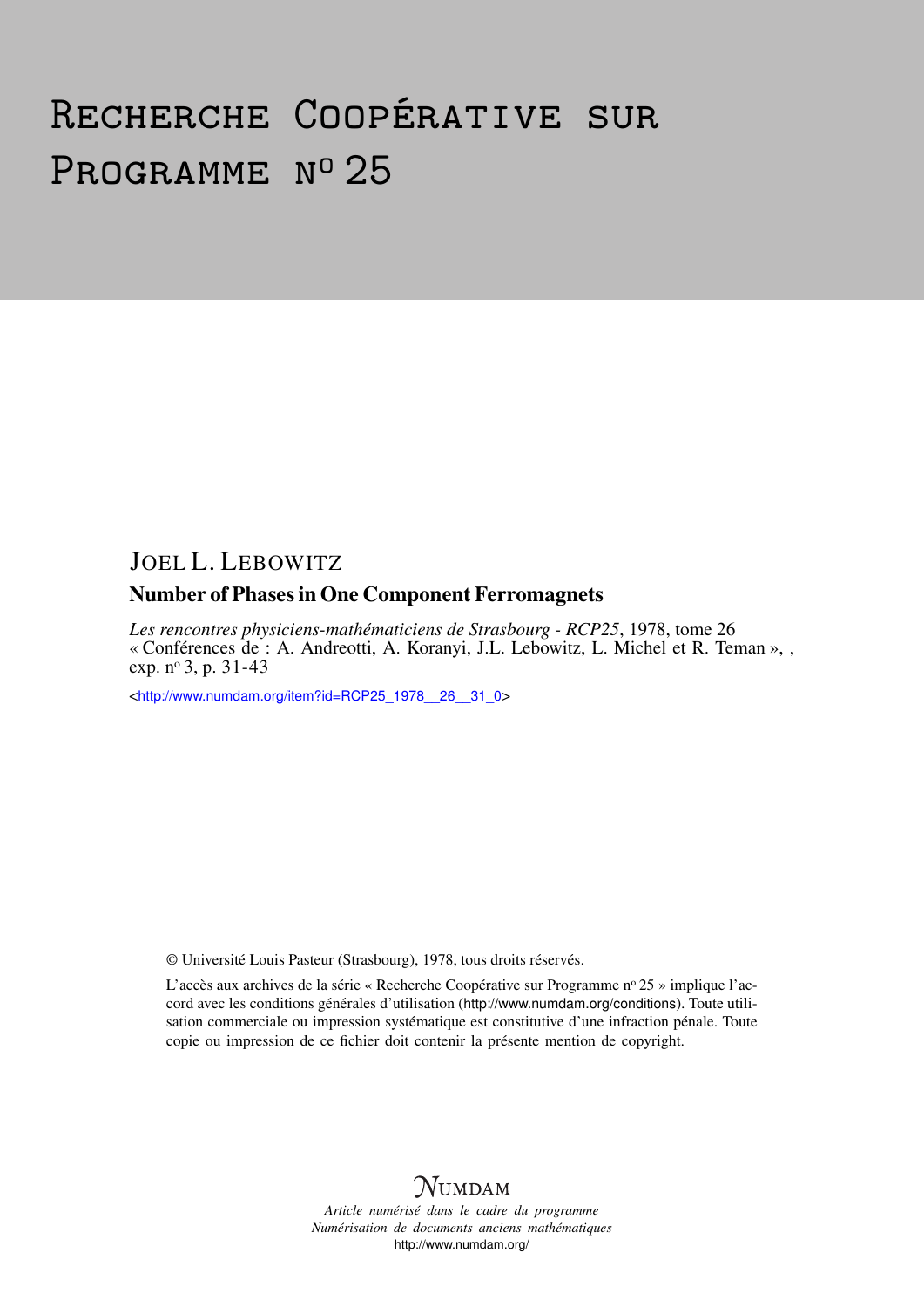Joël L. Lebowitz Department of Mathematics Rutgers University New Brunswick, New Jersey 08903

#### Abstract

Using a new inequality, derived here, we obtain **information** about the number of pure phases which can coexist in one component spin System with (many body) **ferromagnetic** interactions. This extends previous results [1] for spin- $\frac{1}{\tau}$  Ising systems to continuous spin Systems.

#### 1. Introduction

As is well known it follows from the general formalism of statistical mechanics that phase transitions, e.g. the coexistence of two phases in equilibrium or the non-analytic behavior of the free energy as a function of temperature or magnetic field, can occur strictly only in infinité **Systems** - the proper **mathematical** idealization of macroscopic **Systems** which are described **thermodynamically** by intensive variables  $\{2,3\}$ . The microscopic correlations in such a system are described by Gibbs states which are probability measures **on** the phase space of the system satisfying the DLR equations [3,4,5]. These states are the appropriate limits of finite volume Gibbs ensembles. Equivalently one may describe the state of the infinité **System** by means of correlation functions. The latter are obtained as infinite volume limits of the equilibrium correlations in a finite system with specified "boundary conditions". A pure thermodynamic phase then corresponds (loosely speaking) to a translation invariant Gibbs state  $\mu$  ( $\mu \in I$ ) with correlation functions which "cluster" at infinity, i.e. correlations between different local regions of the system decay (however weakly) as the distance between these regions becomes larger and larger [3]. The latter condition is equivalent to the requirement that intensive variables be well defined.i.e. that fluctuations in "ail" •Based on lectures given **at** the Rencontres Physique Mathématique held in Strasbourg in May 1977 **and** at the International Conférence on the Mathematical Problems in Theoretical Physics held in Rome in June 1977. •Part of this work was done while the author was a visiter at IHES in Bures-sur-Yvette and in the Department Physique Theorique, CEN, Saclay, France, as a John Guggenheim Fellow on sabbatical leave from Yeshiva University, N.Y..

AWork supported by NSF Grant #MPS 75-20638.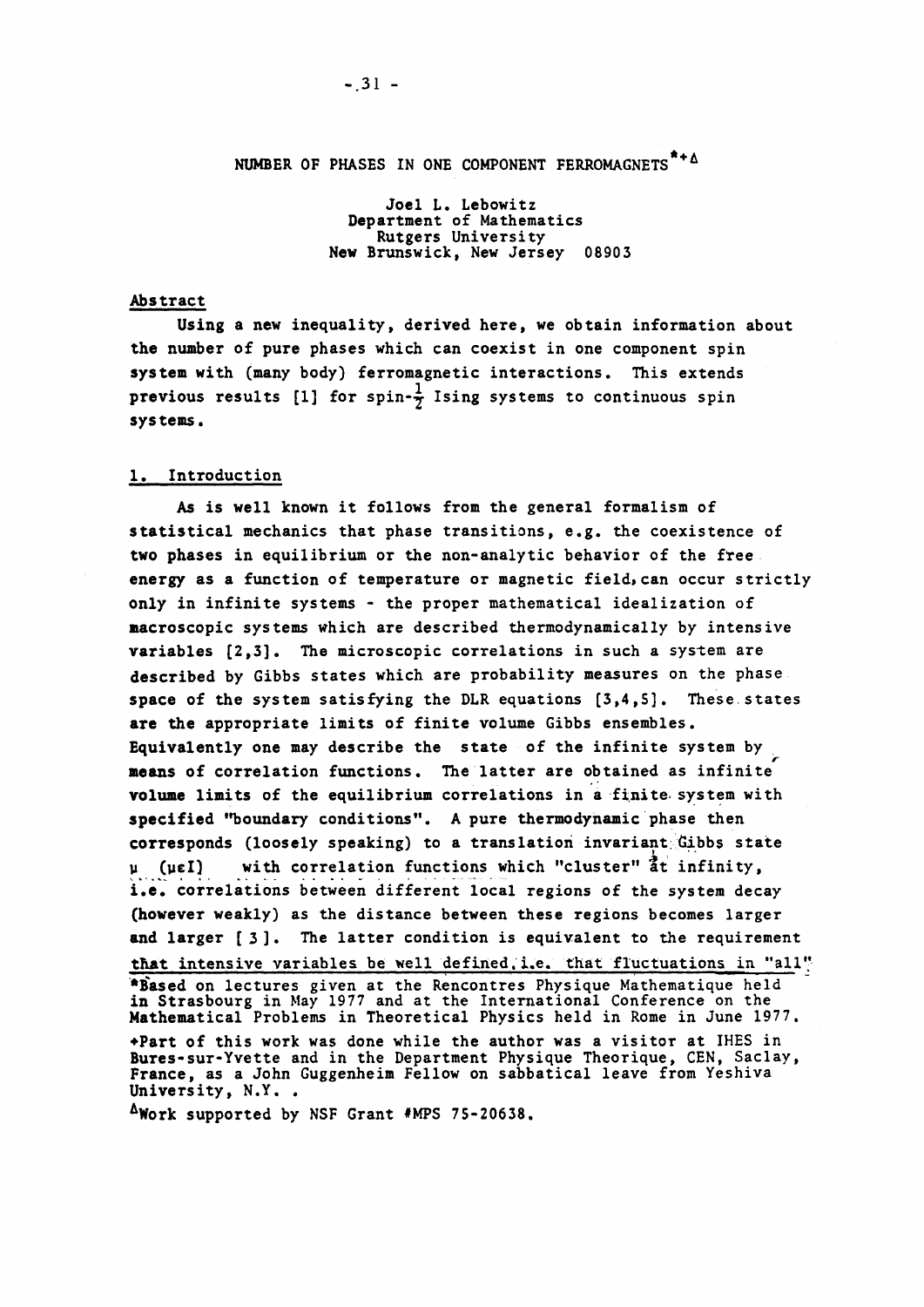intensive variables, local functions averaged ver the volume of the system, vanish as the volume tends to infinity. The coexistence of several phases then corresponds to the existence, for a given interaction, temperature and magnetic field, of more than one translation invariant solution of the DLR équations. This is the same as the possibility of obtaining différent translation invariant infinité volume limits of the Gibbs measure (or the correlation functions) from different boundary conditions. These states have also been shown to be (in many cases) the solution of a variational principle minimizing the infinité volume free energy density [3]. The latter states are sometimes called "equilibrium states"  $E(E \subset I)$ .

By a very general theory [3-5] it is always possible to decompose any Gibbs state uniquely into "extremal" Gibbs states; the translation invariant extremal states corresponding to the pure phases. This means the following: given any "observable" f then its expectation value <f> in any I. equilibrium state can be written in the form  $\langle f \rangle = \frac{1}{k+1} a_k \langle f \rangle$  where  $\langle f \rangle$  is the expectation value of  $\langle f \rangle$  in the **kth** pure phase,  $0 \leq \alpha_k \leq 1$ , and  $\sum_{k=1}^{k} \alpha_k = 1$ , i.e.  $\alpha_k$  measures the fraction of volume occupied by the kth phase. The crucial point here is that the  $a_t$  are independent of the observable f: n thus clearly represents the total number of phases which can coexist (at a given temperature and magnetic field) and the question then is to determine n. (The Gibbs phase rule states that for an m-component fluid n<m+2, but this is far from proven and does not apply to spin Systems with general interactions [3,6].)

This lecture is devoted mainly to the description of some new results regarding the number of possible phases in one component spin System with ferromagnetic interactions. We consider first the case of spin  $\frac{1}{7}$  Ising systems. These are the simplest non-trivial systems for which such results can be derived in a mathematically Tigorous way. The main new resuit is that for such a System with even spin interactions (pair, quadruple, etc.) there can coexist, at zero magnetic field, only two phases (up and down magnetization) at ail temperatures at which the energy is continuous in the temperature In particular, there are no intervals of temperature, below the critical temperature  $T_{c}$ , at which three or more phases can coexist. This extends results previously known only for the two dimensional spin  $\frac{1}{7}$  Ising system with nearest neighbor pair interactions [7] and for higher dimension spin  $\frac{1}{x}$  Ising systems only at low temperatures [8]. We then indicate how similar results can be obtained also for gênerai, bounded and unbounded, one component spin **Systems.** For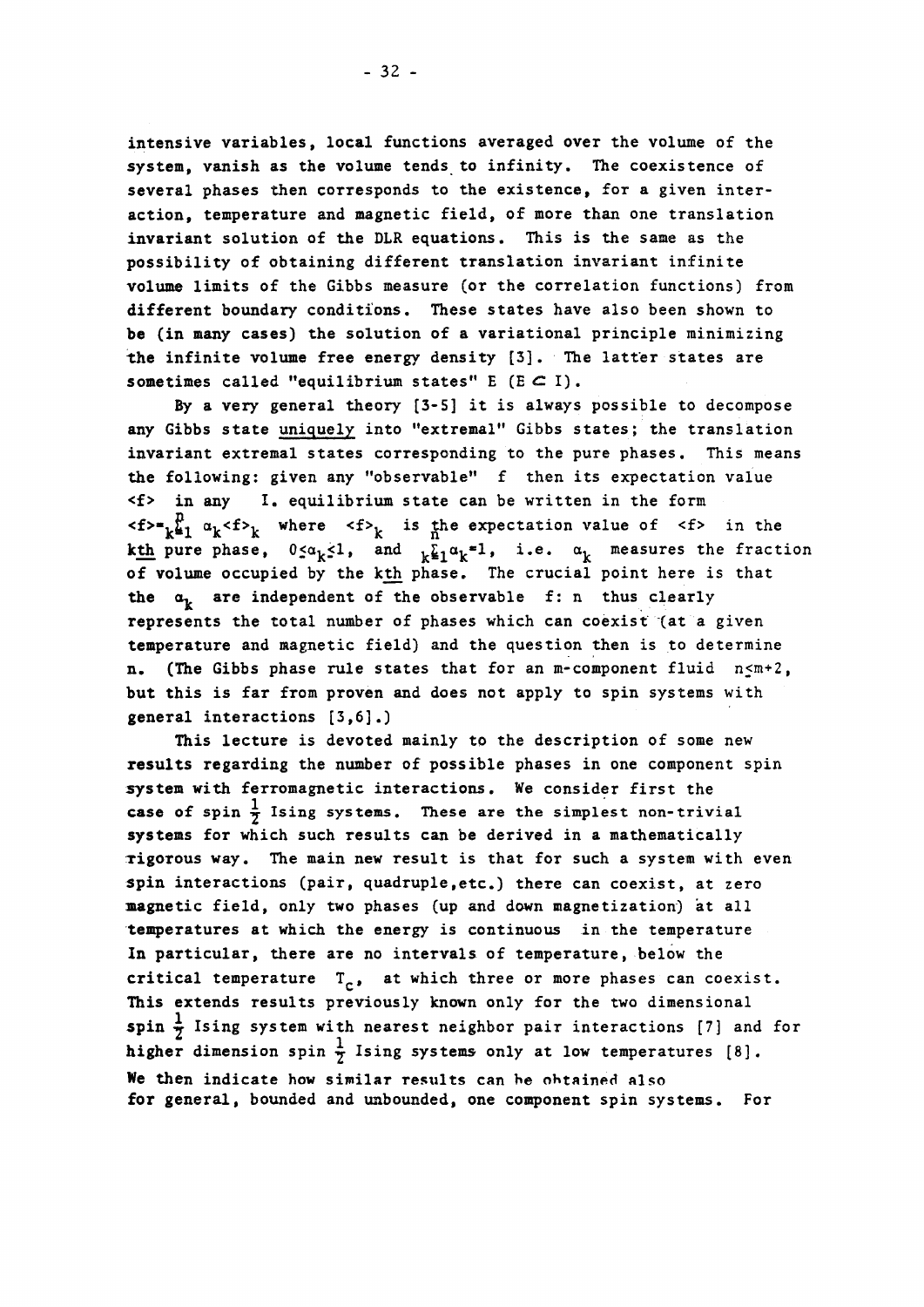the unbounded case there are still some gaps in the argument relating invariant Gibbs states to solutions of the variational principle, e.g. for what class of states are the two equivalent. It appears however that this is a soluble technical problem and that our results may be extended also to the field theory case.

The main results are derived in section 3. They are based on a new inequality for ferromagnetic systems which is derived for spin  $\frac{1}{2}$ Ising **Systems** in section 2. Section 4 is devoted to proving a similar inequality for gênerai spin **Systems,** 

#### 2, Inequality

Let  $\Lambda$  be a finite set of  $|\Lambda|$  sites, which for later applications **we** shall think of as a subset of a regular v-dimensional lattice, say *Z*, Cal<sub>1</sub>, s<sub>i</sub>εR, iεΛ, the spin variable at the site i and define,  $\mathbf{S_A^*}_{i\in A}$   $\mathbf{S_i^-}$ , for  $A\subset \Lambda$  (with the index 1 repeated  $\mathcal{L}_i$  times)  $\mathcal{L}_i \in \mathbb{Z}_+$ . We let  $d\rho_i(s_i)$  be the free measure of the spin at the site i and  $\beta$ H<sup>\*</sup>- $\gamma \sum_{\alpha}^{R} J_{\alpha}$  s<sub>K</sub> the energy (times the reciprocal temperature) of a spin configuration in  $\Lambda$ . The Gibbs measure  $d\mu(\underline{S}_{\Lambda})$ ,  $\underline{S}_{\Lambda}^{*}\{s_{\hat{i}}\}$ , ie $\Lambda$ , has the expectation values for  $F(S_A)$ .

$$
\langle F \rangle_{\mu} = Z^{-1} \int F(\underline{S}_{\Lambda}) \exp \left[ Z J_{K} s_{K} \right]_{i \in \Lambda}^{\Pi} d\rho_{i}(s_{i})
$$
 (2.1)

We assume that the free measures,  $\rho_i$ , are even and have a sufficiently strong decay as  $|s_i| \rightarrow \infty$  for all the moments of  $\mu$  to exist.

We wish to compare these expectations <  $>^w_u$  with those obtained **from the Gibbs measure**  $d\mu^{\dagger}(S_A)$  for a different spin system in  $\Lambda$  **one** having free measures  $d\rho_i(s_i)$  and energy  $\beta^i H^{i} * - \Sigma J_K^{i} s_K^*$ .

**Lemma 1.** Let  $f_\alpha(s)$ ,  $\alpha=1,\ldots,n$  be odd monotone non-decreasing functions of seR and let  $Q(s,s')$  be a symmetric, even, non-negative function of s and s',  $s' \in R$ ;  $Q(s,s') = Q(s',s) = Q(-s',-s') \ge 0$ . Then  $\mathbf{M}_{i} \equiv \int \int_{-\infty}^{\mathbf{n}} [f_{\alpha}(s)-f_{\alpha}(s')]\int_{-\infty}^{k} [f_{\alpha}(s)+f_{\alpha}(s')]\int_{-\infty}^{\ell} Q(s,s')d\rho_{i}(s)d\rho_{i}(s')\geq 0$  $(2, 2)$ 

Proof: Letting  $s \le s'$  and  $s \le s - s$ ,  $s' \le s - s'$ , shows (remembering **that**  $\rho_i$  is an even measure) that  $M_i = 0$  unless  $h = \Sigma k_\alpha$  and  $\ell = \Sigma k_\alpha$ are even integers in which case the integrand is non-negative. This is very similar to Ginibre's proof of the GKS inequalities [9,10]·

**Lemma 2.** Let  $J_{\mathbf{k}}$  $J_{\mathbf{k}}^{\dagger}$  and let  $f_i(s_i)$  be odd monotone and  $g_i(s_i)$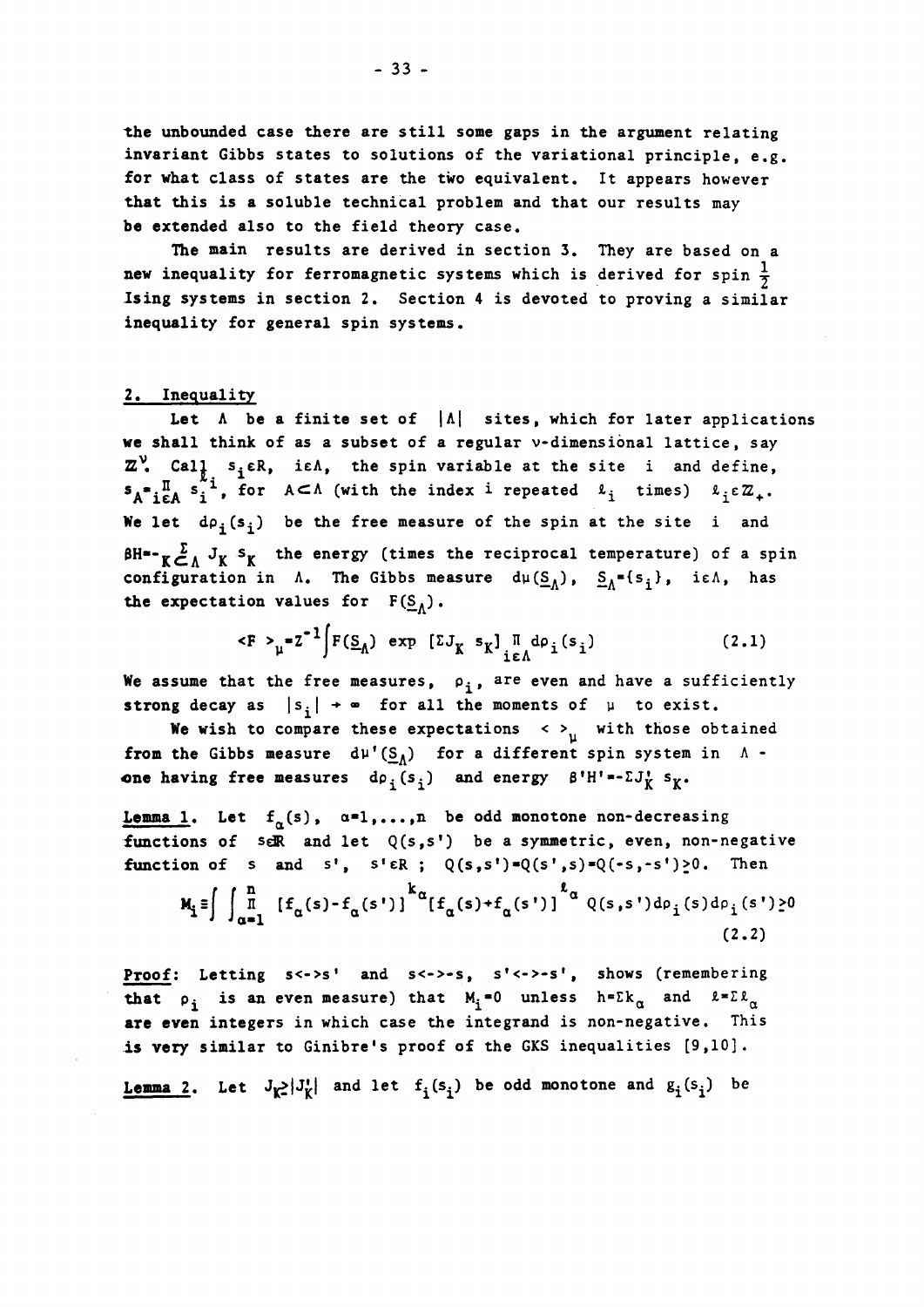either an odd or even bounded functions of 
$$
s_i
$$
,  $|g_i(s_i)| \le \lambda_i$ . Define  
\n $f_A(s_A) = \prod_{i \in A} f_i(s_i)$ ,  $g_A(s_A) = \prod_{i \in A} [g_i(s_i)/\lambda_i]$ . Then  
\n
$$
I = \int [1 + g_B(s_B) g_B(s_B^*)] [f_A(s_A) - f_A(s_A^*)] d\mu(\underline{S}_A) d\mu'(\underline{S}_A^*)
$$
\n
$$
=  $f_A > - $f_A > 1$  +  $[ $g_B f_A >  $g_B > 1 -  $g_B f_A > 1$   $[ $g_B f_A > 1$   $[ $g_B f_A > 1$   $[ $g_B f_A > 1$   $[ $g_B f_A > 1$   $[ $g_B f_A > 1$   $[ $g_B f_A > 1$   $[ $g_B f_A > 1$   $[ $g_B f_A > 1$   $[ $g_B f_A > 1$   $[ $g_B f_A > 1$   $[ $g_B f_A > 1$   $[ $g_B f_A > 1$   $[ $g_B f_A > 1$   $[ $g_B f_A > 1$   $[ $g_B f_A > 1$   $[ $g_B f_A > 1$   $[ $g_B f_A > 1$   $[ $g_B f_A > 1$   $[ $g_B f_A > 1$   $[ $g_B f_A > 1$   $[ $g_B f_A > 1$   $[ $g_B f_A > 1$   $[ $g_B f_A > 1$   $[ $g_B f_A > 1$   $[ $g_B f_A > 1$   $[ $g_B f_A > 1$   $[ $g_B f_A > 1$   $[ $g_B f_A > 1$   $[ $g_B f_A > 1$   $[ $g_B f_A > 1$   $[ $g_B f_A > 1$   $[ $g_B f_A > 1$   $[ $g_B f_A > 1$   $[ $g_B f_A > 1$   $[ $g_B$$$$$$$$$$$$$$$$$$$$$$$$$$$$$$$$$$$$$$$$
$$

Proof: Noting that  $d\mu(\underline{S_A})d\mu(\underline{S_A^{\dagger}})$ =exp  $[\Sigma(J_Ks_K+J_K^*s_K^{\dagger})]\Pi d\rho_i(s_i)d\rho_i(s_i^{\dagger})/ZZ^{\dagger}$ we put  $J_K^S K^{\dagger} J_K^S \dot{K}^{\dagger} Z^{\dagger} (J_K^{\dagger} J_K^{\dagger}) (S_K^{\dagger} S_K^{\dagger})^{\dagger} (J_K^{\dagger} J_K^{\dagger}) (S_K^{\dagger} S_K^{\dagger})$  and expand the exponential. We then factorize  $S_K^-$ t $S_K^-$ ,  $f_A(S_A^-)$ - $f_A(S_A^+)$ , and  $[1-g_B(s_B)g_B(s_B^1)]$  into products of terms of the form  $(s_i\pm s_i^t)$ ,  $(f_i(s_i) \cdot f_i(s_i))$ ,  $[1 \cdot g_i(s_i) g_i(s_i)]$ ; e.g.  $f_i(s_i) f_i(s_j) - f_i(s_i) f_i(s_j) =$  $\frac{1}{2}$ [[f<sub>i</sub>(s<sub>i</sub>)+f<sub>i</sub>(s])] [f<sub>i</sub>(s<sub>i</sub>)-f<sub>i</sub>(s])] + [f<sub>i</sub>(s<sub>i</sub>)-f<sub>i</sub>(s])][f<sub>j</sub>(s<sub>j</sub>)+f<sub>j</sub>(s])]). The final result is that I can be written as a sum of products of terms of the form  $M_i$  in (2.3). By our assumption,  $J_K^{\geq}|J_K^{\dagger}|$ , all these terms have positive coefficients. Hence the lemma is proven.

We can rewrite  $(2.4)$  in the form

$$
\left| \left\langle f_A \right\rangle - \left\langle f_A \right\rangle' \right| < g_B f_A > \left\langle g_B \right\rangle' - \left\langle g_B f_A \right\rangle' < g_B > | \geq 0. \tag{2.5}
$$

It now follows from  $(2.5)$  that

Corollary 3: Let  $J_{K^2}|J_K^1|$ ,  $\langle f_A \rangle = \langle f_A \rangle^1$  and  $\langle g_B \rangle = \langle g_B \rangle^1 \neq 0$ , then  $\langle f_A g_B \rangle = \langle f_A g_B \rangle$ '.

Corollary 3 is particularly useful for the case of spin  $\frac{1}{7}$  Ising systems which correspond to having  $d\rho_i(s_i) = \frac{1}{2}\delta(|s_i| - 1)$ . Setting  $f^{\{s^i\}}(s^i) = g^{\{s^i\}}(s^i)$  (and writing  $s^i, \bar{z}^i, \bar{z}^i$  to emphasize that we are dealing with a special case) we may use the following basic group property for the  $\sigma_A^* = \prod_{i=1}^{\bar{n}} \sigma_i$ , (this is just like  $s_A$  with  $\ell_i^* = 1$ , V since  $\sigma_{\dot{1}}^*$ =1)  $\sigma_A \sigma_B^*$ = $\sigma_C$  with C=A  $\Delta$  B, A  $\Delta$  B the symmetric difference between A, BCA, This yields the additional results.

Corollary 4: Let  $J_K^{\bullet}$  |  $J_K^{\bullet}$ |. Then  $\langle \sigma_A \rangle^* \langle \sigma_A \rangle^*$  and  $\langle \sigma_B \rangle^* \langle \sigma_B \rangle^* \neq 0$  imply  $<\sigma_A \sigma_B> = <\sigma_A \sigma_R>1$  for all  $A, B \subset \Lambda$ .

**Corollary 5:** Let  $J_K \ge |J_K|$ . Then: (1)  $\langle \sigma_i \rangle^* \le \sigma_i \ge |J_F|$  for all the one site sets i $\epsilon \Lambda$  implies  $\langle \sigma_A \rangle^* \prec \sigma_A >^*$  for all  $A \subset \Lambda$ . (2)  $\langle \sigma_i, \sigma_j \rangle = \langle \sigma_i, \sigma_j \rangle$ <sup>1</sup>/<sup>2</sup> for all i,je $\Lambda$  implies  $\langle \sigma_p \rangle = \langle \sigma_p \rangle'$  for all sets  $E$  containing an even number of sites,  $|E|$  even.

**Proof:** By Corollary 3  $\langle \sigma_i \rangle = \langle \sigma_i \rangle' \neq 0$  and  $\langle \sigma_i \rangle = \langle \sigma_i \rangle' \neq 0$  implies  $\langle \sigma_i, \sigma_j \rangle = \langle \sigma_i, \sigma_j \rangle$ . Furthermore since  $J_K \ge 0$  it follows from the GKS inequalities that <σ<sub>A</sub>σ<sub>B</sub>>><σ<sub>A</sub>><σ<sub>B</sub>>>0. Hence <σ<sub>i</sub>σ<sub>i</sub>>><σ<sub>i</sub>>>0. The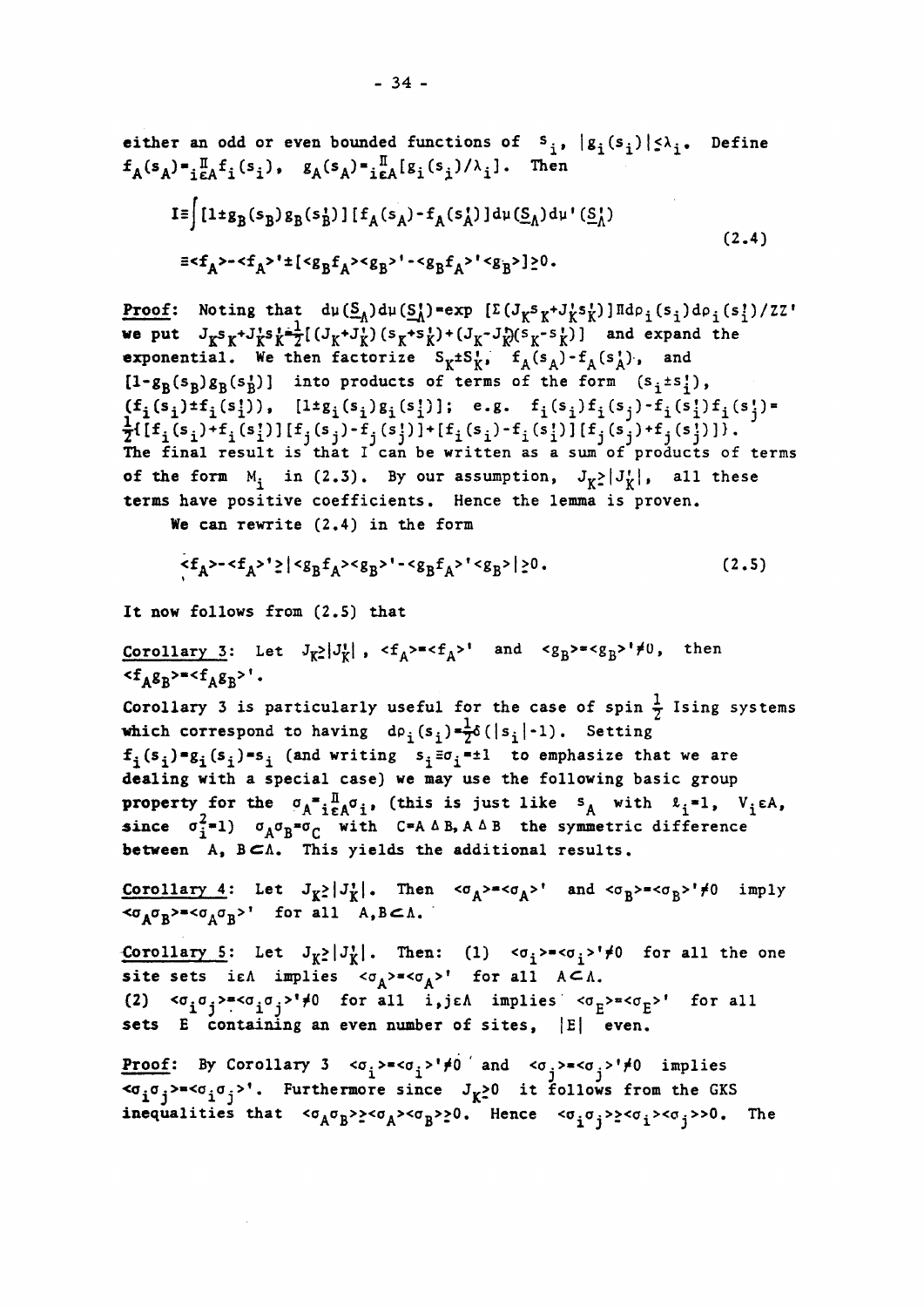rest follows by induction. The proof of (2) is similar since  $\sim$  *B*<sup>-</sup>  $\sim$  *B*<sup>o</sup> *k*<sup>0</sup>*k*<sup>0</sup>*k*<sup>*b*</sup><sub>*k*</sub><sup>*n*</sup>*k*<sup>*2*</sup> *a*<sub>*x*</sub> *a*<sub>*x*</sub> *a*<sub>*x*</sub> *a*<sub>*x*</sub> *a*<sub>*x*</sub> *a*<sub>*x*</sub> *a*<sub>*x*</sub> *a*<sub>*x*</sub> *a*<sub>*x*</sub> *a*<sub>*x*</sub> *a*<sub>*x*</sub> *a*<sub>*x*</sub> *a*<sub>*x*</sub> *a*<sub>*x*</sub> *a*<sub>*x*</sub> *a*<sub>*x*</sub> *a*<sub>*x*</sub> *a*<sub>*</sub>* 

The proof of Corollary's 4 and 5 for spins with general measures  $\rho_i$  is a bit more complicated. It is postponed to section 4 following the discussion in the next sections of some consequences of these inequalities.

## **3. Equilibrium States for Spin**  $\frac{1}{7}$  **Systems**

We skall now use the inequalities derived in the last section to obtain information about the number of equilibrium states for infinité Ising Systems. To do this we assume that the interactions are translation invariant  $J_A * \beta \Phi_{A+\gamma}$  where A+x is the set A transla by a lattice vector x. In particular for the one point sets  $A = i \epsilon Z^V$ ,  $\beta\Phi_i=h$ , the magnetic field (times  $\beta$ ) and for  $|A|=2$ ,  $J_{\{\frac{i}{2},\frac{i}{2}\}}=\beta\phi(i-j)$ , etc... The energy of a spin configuration  $\sigma_A$  in  $\Lambda \subset \mathbb{Z}^{\sqrt{\tau}}$  will depend on the specified values of the spins outside A, i.e. we consider the spins outside A to be fixed and act as boundary conditions for the spins in A. A particular boundary condition "b" then corresponds to a lattice spin configuration  $\sigma^D$  such that  $\sigma_j = \sigma_j^O$  for ie $\Lambda_{\sigma}$ . (Generally  $\sigma_i^b$ =1;  $\sigma_i^0$ =0 correspond to zero b.c.). We then have, corresponding to Eq.  $(1)$ ,

$$
H(\underline{\sigma}_{\Lambda};b) = -\sum_{B \ni \{0\}} \sum_{x} \Phi_B \sigma_{B+x}, \quad \Phi_B \ge 0
$$
 (3.1)

where  ${0}$  designates the origin and the sum over x goes over all x such that  ${B+x} \cap \Lambda$  is not empty, i.e., at least some of the sites in B+x are in  $\Lambda$ . We assume from now on that  $\Phi_{R} \geq 0$ , i.e. positive ferromagnetic interactions. It is then clear that  $\mu_{\perp}$  corresponding to plus b.c.,  $\sigma_i^{\dagger} = 1$ , 'dominates' all other b.c.. Hence defining  $\langle \sigma_A \rangle (\beta, h; b, \Lambda)$  as the expectation value of  $\sigma_A$ ,  $A \subset \Lambda$ , for the Hamiltonian (3.1) at reciprocal temperature  $\beta$  and magnetic field h we can identify  $<\sigma_A>$  of Sec. 2 with  $<\sigma_A>(\beta,h;+,A)$  and  $<\sigma_A>1$ with  $\langle \sigma_A \rangle (\beta, h; b, \Lambda)$  for any other boundary condition. (Our notation implies the "physicist" point of view where  $\beta$  and  $h = { \beta \Phi_i }$  are independent "externally controlled" variables while  $\phi_K$ ,  $|K|\geq 2$ , are "given" interactions).

It follows from the GKS inequalities [10,11] that

$$
\lim_{\Lambda^+ Z} \langle \sigma_A \rangle (\beta, h; + , \Lambda) = \langle \sigma_A \rangle (\beta, h; +)
$$
 (3.2)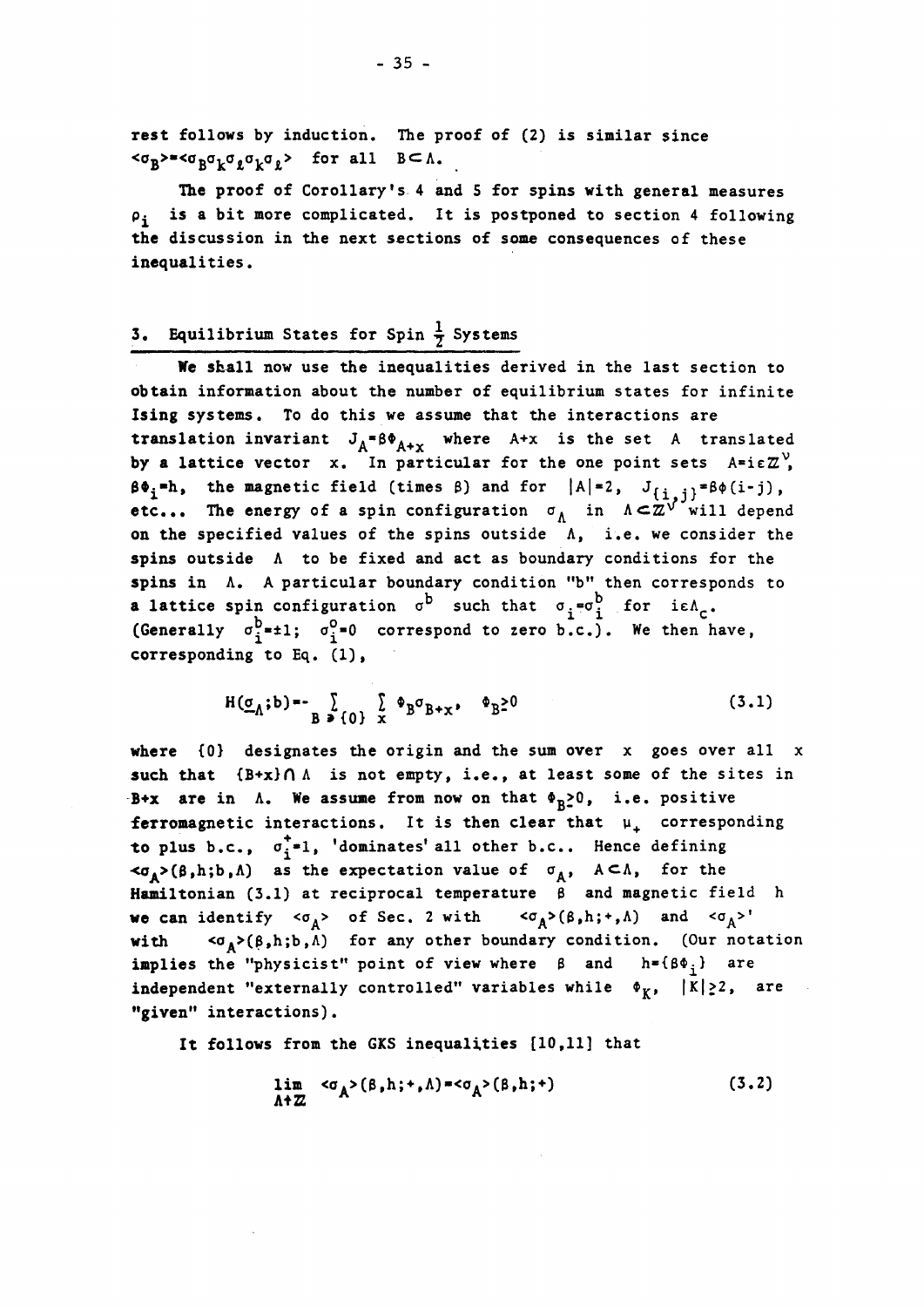exist and are translation invariant

$$
\prec \sigma_{A+\mathbf{x}} > (\beta, h; +) = \langle \sigma_A > (\beta, h; +) . \tag{3.3}
$$

To avoid unnecessary complications we assume that the interactions are of "finite range",  $\Phi_R^*0$  unless BCN, N bounded. The thermodynamic free energy per site,  $\psi(\beta,h) = \lim_{h \to 0} \left\{ |\Lambda|^{-1} \ln \text{Tr}(\exp[-\beta H(\underline{\sigma}_A;b)] ) \right\}$  then exists and is independent of b.

We shall write  $\langle \sigma_i \rangle (\beta, h; \cdot) = m(\beta, h; \cdot)$ , the magnetization per site with  $+ b.c..$  For more general boundary conditions, (including a superposition, with specified weights, of different  $\sigma^D$ ) the limit  $A+Z^V$  might have to be taken along subsequences to obtain infinite volume correlation functions < $\sigma_A > (\beta, h; b)$  which need not, in general, be translation invariant [12]. It is however always possible to average over translations to obtain translation invariant correlation functions. The set of correlations,  $\langle \sigma_A \rangle (\beta, h; b)$ ,  $A \subset \mathbb{Z}^{\vee}$ , obtained from  $<\sigma_A>(\beta,h;b,\Lambda)$  as  $\Lambda^+Z$  define an infinite volume Gibbs measure. These measures are identical to the ones which satisfy the DLR equations and the translation invariant ones are identical to the solutions of a variational principle (minimizing the free energy per unit volume) [3-5]. We shall sometimes write  $\langle \sigma_A \rangle$  for  $\int \sigma_A \mu_A(d\sigma)$ ,  $\mu_A \in I$  being the measure obtained with  $+ b.c..$ 

These considerations also lead to an identification of the  $\langle \sigma_A^* \rangle_{\mathfrak{U}}$ ,  $\mu \in I$ , with derivatives of the free energy density  $\Psi(\underline{J})$  with respect to  $J_A$ (" $\beta \Phi_A$ ) [3-5].

$$
\Psi(\underline{J}) = \lim_{\Lambda + \mathbb{Z}^{\vee}} |\Lambda|^{-1} \ln Z(\underline{J}:b, \Lambda), \qquad (3.4)
$$

and we have used  $J$  for the argument of  $\forall$  to emphasize that  $\forall$  can be thought of as a function of "all possible" potentials  $J^R$ ,  $\Psi(\underline{J})$ , being a convex function of each  $J_A$ , will be differentiable for almost all values of  $J_A$  (keeping the other interactions fixed).

We are now ready to state our first theorem about the number of possible equilibrium states.

Theorem 6. Let  $\Psi(\beta,h)$  be the infinite volume free energy per site of an Ising spin System with translation invariant interactions ;  $\bullet$ <sub>K+x</sub><sub>2</sub>0, xεΖ<sup>ν</sup>, β $\bullet$ <sub>{0}</sub>=h. If the derivative of Ψ with respect to h exists (is continuous) and is positive,  $\frac{\partial^{T}(\text{D},n)}{\partial h} > 0$ , then there is a unique translation invariant Gibbs state. In particular  $<\sigma_A>(\beta,h;b)=<\sigma_A>(\beta,h:+)=\partial\Psi/\partial J_A$  for all boundary conditions b.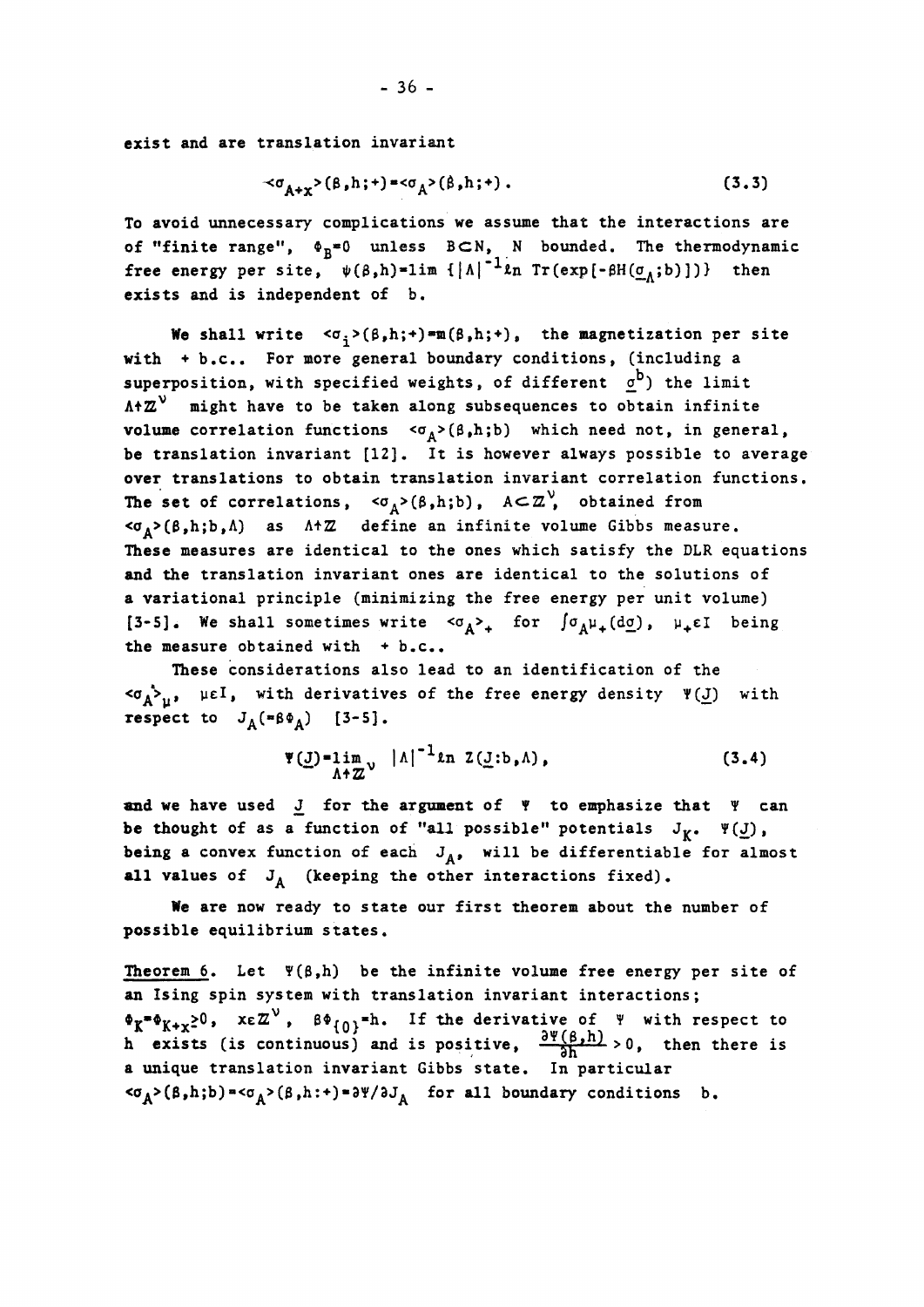Proof: Given any  $\mu \in I$ ,  $\langle \sigma_A \rangle_\mu = \partial \Psi / \partial J_A$ , when the latter exists [3-5], and the theorem then follows from Corollary 5 with  $\langle \sigma_i \rangle = \partial \Psi / \partial h$ .

Remark: Theorem 6 states that differentiability of  $\Psi$  with respect to h implies differentiability of  $\Psi$  with respect to all interactions. It thus generalizes to ferromagnetic many spin interactions the results of Lebowitz and Martin-Löf [11] for the case when the interactions are such that the Fortuin, Kasteleyn and Ginibre, (FKG) inequalities hold, **e.g.** when only pair interactions are present,  $\Phi_{K} = 0$ ,  $|K| > 2$  [13]. In that case however the results are stronger; there is a unique Gibbs state, (and so I=G) whenever  $\partial \Psi(\beta,h)/\partial h$  exists. For pair interactions this is true for all  $h\neq 0$ , and is always true at sufficiently high temperatures [2,3].

The positivity requirement on  $\partial \Psi / \partial h$  is however not as restrictive as it might appear. First, by GKS,  $\langle \sigma_i, h; \cdot \rangle > 0$  if h>0 and hence  $\frac{\sigma_{\text{S}}^{\text{S}}(B_{\text{S}}-B)}{\sigma_{\text{S}}^{\text{S}}(B)}$  or  $\sigma_{\text{S}}^{\text{S}}$ . Second, if the interactions are such that  $\overline{\text{p}}$ ( $\beta$ ,h=0;+)>0 for |E| even, e.g. when the nearest neighbor pair interactions is positive, then it is easy to show [14] that  $\langle \sigma_i \rangle (\beta, 0; \cdot) = 0 \Longrightarrow \langle \sigma_i \rangle (\beta, \beta; \cdot) = 0$  for all  $|Q|$  odd. This implies, by GKS, that  $\Phi_{\chi}=0$  for all |K| odd. These facts in turn imply that the odd correlations vanish for all b.c. since, for  $|Q|$  odd,

$$
0 =  $\sigma_0 > (\beta, 0; +)$   $\geq  $\sigma_0 > (\beta, 0; b) =  $\sigma_0 > (\beta, 0; -b)$  (3.5)$$
$$

where  $-b$  is the  $b$ .c. obtained from b by reflection;  $\sigma_i^{-b}$   $\rightarrow$   $\sigma_i^{b}$ . We are therefore left, when  $\partial \Psi(\beta,h)/\partial h=0$  at  $h=0$ , only with the possible nonuniqueness of the even correlation functions. We shall now consider this problem which is also, as we shall see, the central problem when  $\frac{\partial \Psi(\beta,h)}{\partial h}$  is discontinuous at  $h=0$  and there are only even interactions, e.g. in the Ising model with ferromagnetic pair interactions.

Definition: We call a (finite) collection of bounded sets  $\{K_{\alpha}\}\,$ ,  $K_{\alpha}$  iff; given any all  $\alpha$ , generating for the even sets,  ${K_{\alpha}}$  = G iff; given any bounded set  $E \subset \mathbb{Z}^{\vee}$ ,  $|E|$  even, we can write  $\sigma_E \bigoplus_{n=1}^{\infty} \mathbb{I}_1 \circ_{\{K_{n-1}, \ldots}\}$  $\int_0^{\mu}$  i  $\int$ n finite, with  $K_{\alpha}$  eG, and  $x_{n}$  a lattice vector (we may have  $K_{\alpha}$  = $K_{\alpha}$  ).  $a_i$  i  $a_j$ 

By the proof of part (2) of Corollary 5, G will be generating iff it generates all the sets consisting of pairs of sites  $\{i,j\}$ . Letting  $e_{\alpha}$  be the unit vector in the  $\alpha^{th}$  direction it is now easy to see that the v nearest neighbor sets,  $K_{\alpha} = \{0, e_{\alpha}\}\,$ ,  $\alpha = 1, ..., \nu$  are generating, e.g. the product  $(\sigma_0 \sigma_{e_1}) (\sigma_{e_1} \sigma_{e_2 + e_3})^{\pi} \sigma_0 \sigma_{e_1 + e_3}$  where  $e_1$ <sup>+e</sup> 1 11 2 1 2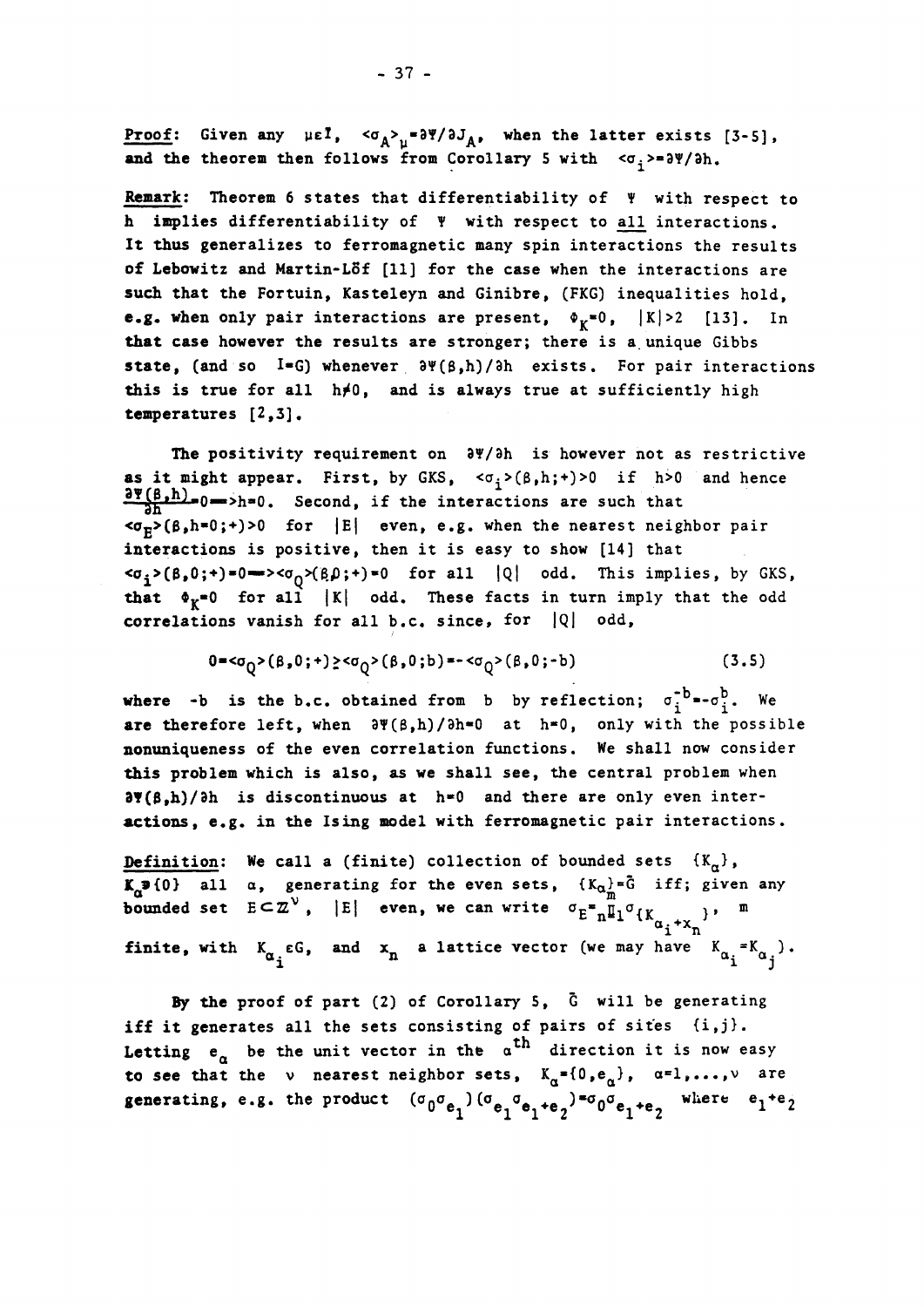is one of the next nearest neighbor sites of the origin, etc..

It follows from part (2) of Corollary 5 that if the expectation **values of**  $σ$ **<sub>***X***<sub>α</sub>** in a translation invariant state μ are positive and</sub> equal to  $\langle \sigma_{K_{\alpha}}( \beta,h;*) \rangle$ , for all  $K_{\alpha} \epsilon \bar{G}$ , then all the even α corrélation functions of μ are the same as in the  $+$  state. This will be the case for all translation invariant μ whenever  $\Psi$  is differentiable with respect to  $J_{K}$ , for all  $K_{\alpha} \epsilon K$  and  $\partial \Psi / \partial J_{K} > 0$ .  $\alpha$  and  $\alpha$  and  $\alpha$  and  $\alpha$  and  $\alpha$  and  $\alpha$  and  $\alpha$  and  $\alpha$  and  $\alpha$  and  $\alpha$  and  $\alpha$  and  $\alpha$  and  $\alpha$  and  $\alpha$  and  $\alpha$  and  $\alpha$  and  $\alpha$  and  $\alpha$  and  $\alpha$  and  $\alpha$  and  $\alpha$  and  $\alpha$  and  $\alpha$  and  $\alpha$  and  $\alpha$  We now show that this is equivalent to having  $\Psi(\beta,h)$  differentiable with respect to  $\beta$ .

Theorem 7: Let the conditions of theorem 6 hold and let  $\phi_{K} > 0$  for all  $K_n \tilde{c}$ . If  $\partial \Psi(\beta,h)/\partial \beta$  exists, i.e. the energy per site (apart from the magnetic field contribution) is continuous in  $\beta$ , then the expectation value of  $\sigma_F$ ,  $|E|$  even, is the same in all translation invariant states:  $\langle \sigma_E \rangle_\mu$ = $\langle \sigma_E \rangle_\pm$  for  $\mu$ ei

Proof: By the general arguments [3-5] mentioned earlier  $\partial \Psi(\beta,h)/\partial \beta$ continuous implies that for every μεΐ. Y *\*γ«Ύ>± 1 \*γ<ο >%ί .*  K\*{0} \* \* K3{0} By (7)  $\langle \sigma_{y} \rangle_{+} \geq \langle \sigma_{y} \rangle_{n}$ , hence the continuity of  $\frac{1}{38}$  implies that  $\langle \sigma_{\chi} \rangle_+ = \langle \sigma_{\chi} \rangle_{\mu}$  for all  $\mu \in I$  and all K such  $>0$ . In particular  $\phi_K > 0$  for all  $K_\alpha \varepsilon \bar{G}$  and by GKS  $\langle \sigma_K >_+ \rangle 0$  so  $\alpha$ part (2) or corollary 5 implies that  $\{^\circ\}^2$ + $\{^\circ\}^{\mu}$  for all  $|\varepsilon|$  eve

The interest of theorem 4 lies primiarly in what it tells us about the number of extremal translation invariant Gibbs states for a system with even ferromagnetic interactions, when  $h=0$ , and  $\Psi(\beta,h)$  not differentiable at  $h=0$ . Since  $\P(\beta,h)$  is now symmetric (and convex) in h the non differentiability of  $Y$  at h=0 corresponds to the existence of a spontaneous magnetization with [11].

$$
\mathbf{m}^*(\beta) = \lim_{h \to 0} \frac{\partial \Psi(\beta, h)}{\partial h} = -\lim_{h \to 0} \frac{\partial \Psi(\beta, h)}{\partial h} = \langle \sigma_i \rangle (\beta, h = 0; \rightarrow)
$$
  
= -\langle \sigma\_i \rangle (\beta, h = 0; \rightarrow) (3.6)

Here  $\langle \sigma_A \rangle (\beta, h;-) = (-1)^{|A|} \langle \sigma_A \rangle (\beta, h;+)$  is the expectation of  $\sigma_A$  in the infinite volume Gibbs state  $\mu$  obtained, as  $A+Z^V$ , with "minus' boundary conditions (translation invariance is assured if h>0). As already mentioned there are cases, i.e. only pair interactions (ferromagnetic), when h=0 is the only place where a phase transition is possible. With more general even interactions only the symmetry  $h + -h$ ,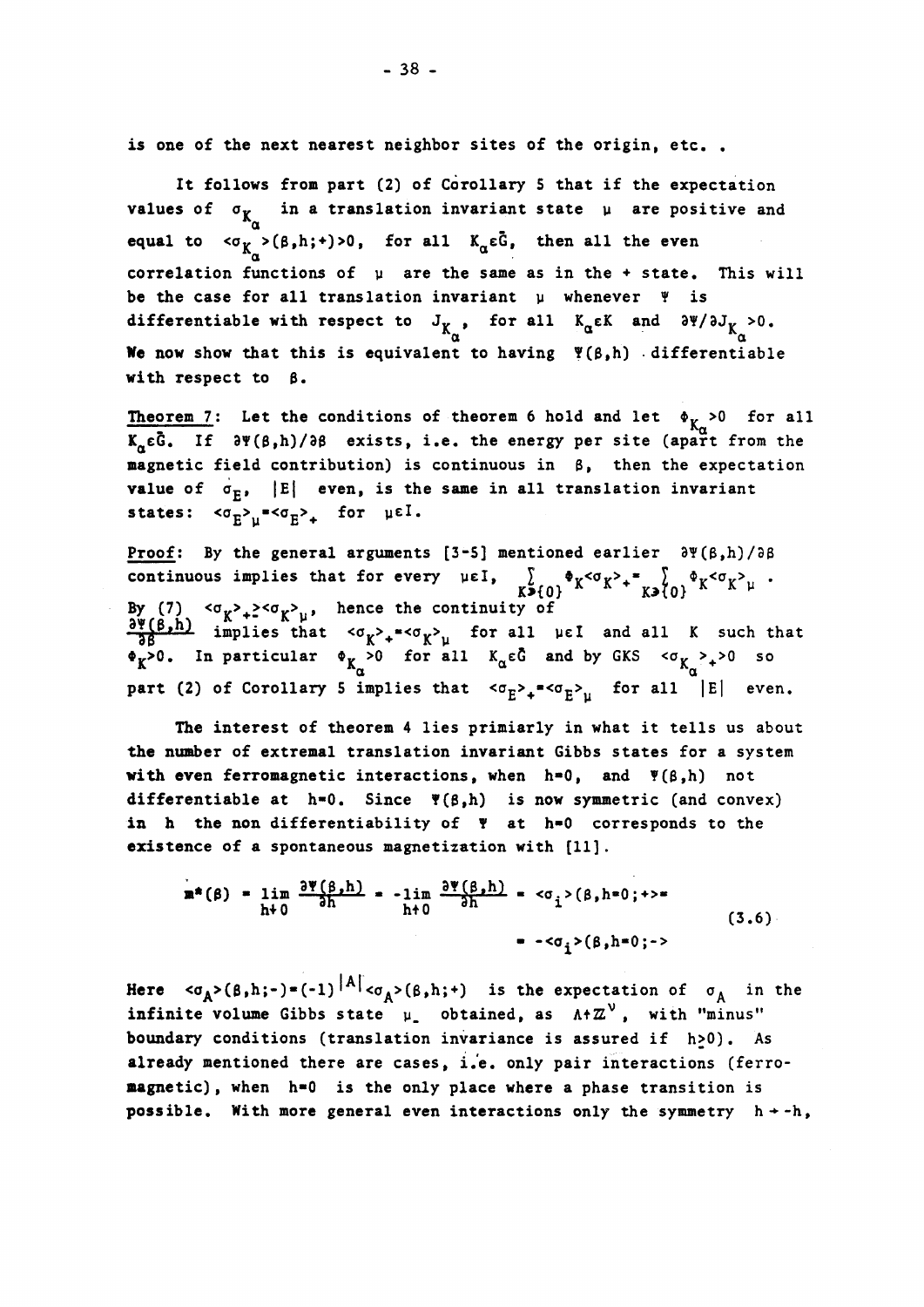is known a priori. In a recent paper [14] we were able, using the GKS inequalities, to obtain some information about the Gibbs states of such a system at h\*0. The following theorem greatly extends those results.

Theorem 8: Let the condition of theorem 6 hold and let  $\phi_K = 0$  for all |K| odd and  $\Phi_{K_{\alpha}} > 0$  for all  $K_{\alpha} \epsilon \bar{G}$ . If  $\partial \Psi(\beta_1 h = 0) / \partial \beta$  exists then there are at most two extremal translation invariant Gibbs states,  $\mu_{\perp}$  and μ\_. Thèse states coïncide if 3Ψ(β,1ι)/31 exists at h»0.

Proof: By theorem 7 the differentiability of Ψ(β,Ο) implies that the  $\langle \sigma_E \rangle_{\mu}$ ,  $|E|$  even, are the same in all μεΤ. If furthermore  $\partial \Psi(\beta,h)/\partial h=0$ , at h=0, then by the remarks following theorem 6 the odd correlations vanish for all με G and the state με I is then unique. (When the FKG inequalities hold differentiability with respect to h implies differentiability with respect to  $\beta$ ). When  $\Psi$  is not differentiable at  $h=0$ ,  $m^*(\beta)>0$ , there are at least two extremal translation invariant Gibbs states,  $\mu_+$  and  $\mu_$ , [11]. Let  $\mu(\beta,0;b)$ be an invariant state then  $\bar{\mu}(\beta,0;b) \equiv \frac{1}{2}[\mu(\beta,0;b)+\mu(\beta,0;b)]$  is an invariant state in which all the odd correlations vanish by symmetry.

Hence  $\bar{\mu}(\beta,0;\bar{b})=\frac{1}{2}[\mu_{+}+\mu_{-}]$  which, since invariant Gibbs states form a simplex, i.e. each state has a unique decomposition into extremal states, implies that  $\mu(\beta,0;\mathbf{b}) = \gamma\mu_+ + (1-\gamma)\mu_-, \quad 0 \leq \gamma \leq 1$ . This completes the proof. (The last part of the argument, which is also used in refs. [7] and [8], I heard originally from Ruelle).

Remarks: i) It follows [2] from GKS that there exists a unique  $\beta_c$ such that

> $\begin{cases} 0, & \beta < \beta_c \\ >0, & \beta > \beta_c \end{cases}$ >0, *t>t<sup>c</sup>*

We always have  $[2,15]$   $\beta_{c}^2 \beta_0^2 > 0$  and for  $v_2^2$  (with non-vanishing  $\phi_{\chi}$ ),  $\beta_c \leq \beta_n \leq \infty$  by the Peierls argument (or the more recent method of Frohlich, Simon and Spencer [16] for  $v<sub>2</sub>3$ ). Using the convexity of  $\P(\beta,0)$  it follows from theorem 8 that with the possible exception at a countable number of values of  $\beta$ , there is a unique  $\mu \in I$  for  $\beta < \beta_c$ and two extremal states με for  $\beta > \beta_c$ . In particular there are no triple or higher order points at  $h=0$  when the energy is continuous in  $\beta$ .

ii) The state, at  $h=0$ , obtained with "zero" (or periodic) b.c.  $\mu_0(\mu_n)$  is translation invariant and has vanishing odd correlations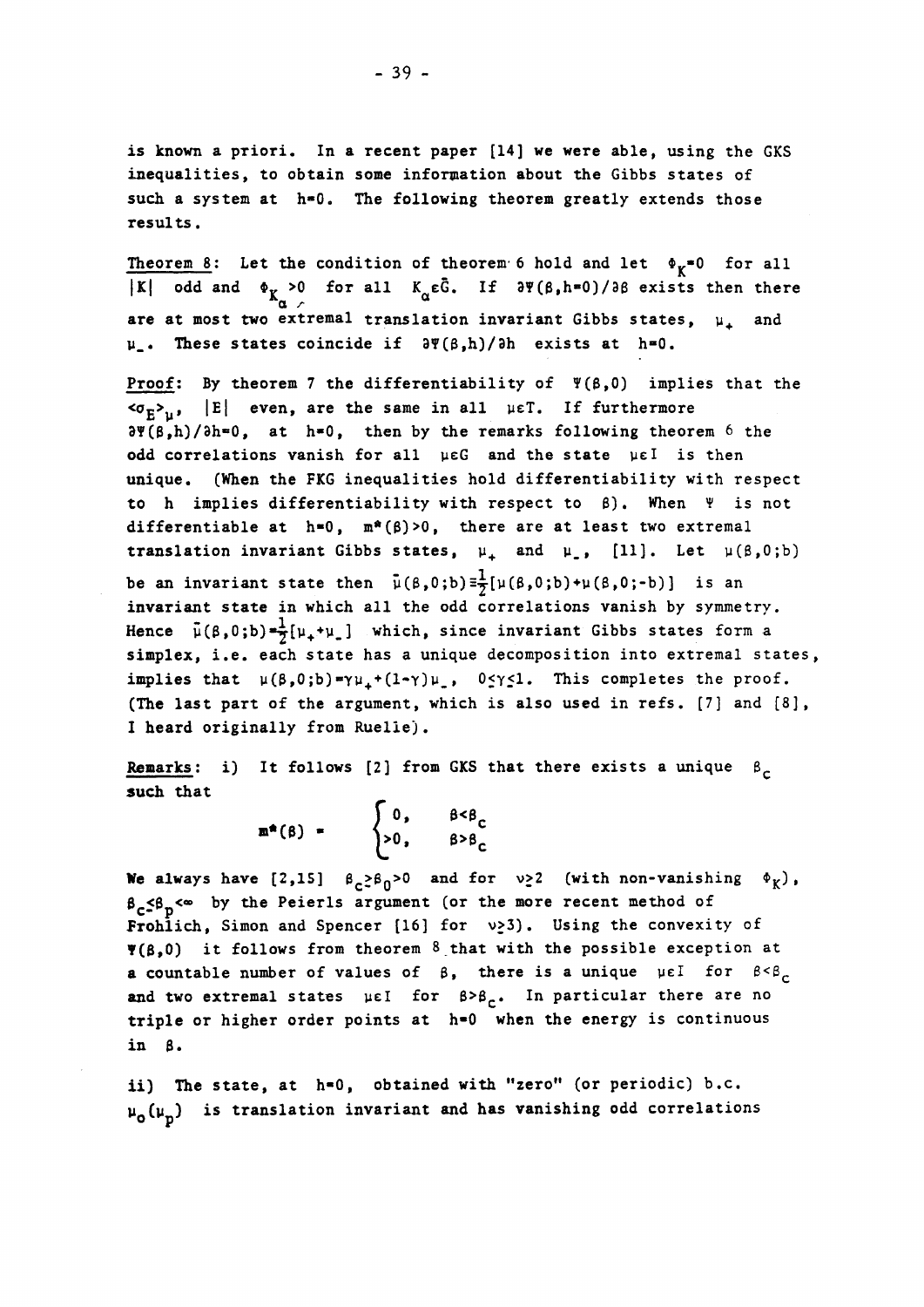$[2,15]$ . Hence  $\mu_{0} = \mu_{0} + \frac{1}{2}[\mu_{+} + \mu_{-}]$ . This implies in particular the existence of "long range order" in these states for  $\beta > \beta_c$ , i.e.  $\langle \sigma_i \sigma_j \rangle_{\mu_0}$   $\overline{1-j|+ \infty}$   $\{m^*(\beta)\}^2 > 0$ , for  $\beta > \beta_c$ . (The converse of this statement, long range order =>  $m^*(\beta) > 0$ , is also true  $[2]$ ).

iii) For the two dimensional Ising **System** with nearest neighbor pair interactions the continuity of  $\partial \Psi(\beta_n h=0)/\partial \beta$  follows from Onsager's [1,17] exact computation of  $\Psi(\beta,0)$ . Hence theorem 6 establishes the existence of exactly two extremal states for all  $\beta > \beta_c$ , ( $\beta_c$  being here the place where the second derivative of  $\Psi(\beta,0)$  diverges logarithmically [18]). This result for the square lattice was proven earlier, using duality, by Messager and Miracle-Sole [7]. For more general Ising systems with even ferromagnetic interactions this result is known at low temperatures (not all the way to  $T<sub>c</sub>$ ) from the work of Gallavotti and Miracle-Sole and of Slawny [8]. Gallavotti and Miracle-Sole used (for nearest neighbor interactions) a beautiful version of the Peierls argument while Slawny uses the Asano-Ruelle method of locating zeros of the partition function to prove analyticity of  $\psi(J)$ in the even interactions at sufficiently large  $\beta$ . Using the above theorem it is sufficient to establish that  $\psi(\beta,0)$  is  $C^1$ . This can be done readily if the correlation function in the + state cluster sufficiently well for  $\Sigma$  [ $<\sigma_A \sigma_{B+x}>(\beta, 0; +) - <\sigma_A>(\beta, 0; +) < \sigma_{B+x}>(\beta, 0; +)$ ] $<\infty$ Represent of the 1st for the Section of the 1970s of the 1970s of the 1980s of the 1980s of the 1980s of the 1980s of the 1980s of the 1980s of the 1980s of the 1980s of the 1980s of the 1980s of the 1980s of the 1980s of argument [19] which actually establishes exponential clustering.

iv) Theorem 8 can be generalized, in a fairly direct way, using the ideas of Slawny, Gruber and their coworkers to non-even interactions. One then gets a larger number of extremal states: these are related to the group, acting on the spins, which leaves the Hamiltonian invariant.

argument  $\mathcal{I}$  which actually establishes exponential dust establishes exponential dust exponential dust establishes exponential dust exponential dust establishes exponential dust exponential dust exponential dust expo

#### 4. General One Component Spin Systems

In order to generalize theorems 5-8 to arbitrary (rapidly decaying) free measures  $\rho_i(ds_i)$  we first need the analog of corollarys 4 and 5 for such  $\rho_i$ 's. This can be achieved by defining

$$
\sigma(s;\lambda) = \begin{cases} s, & |s| \leq \lambda \\ \lambda, & |s| \geq \lambda, \end{cases} \qquad 0 < \lambda < \infty. \tag{4.1}
$$

and choosing in Lemma 2,  $f_i(s_i) * g_i(s_i) * \sigma(s_i, \lambda_i)$ . Using (2.5) the analog of Corollary 4 would now be: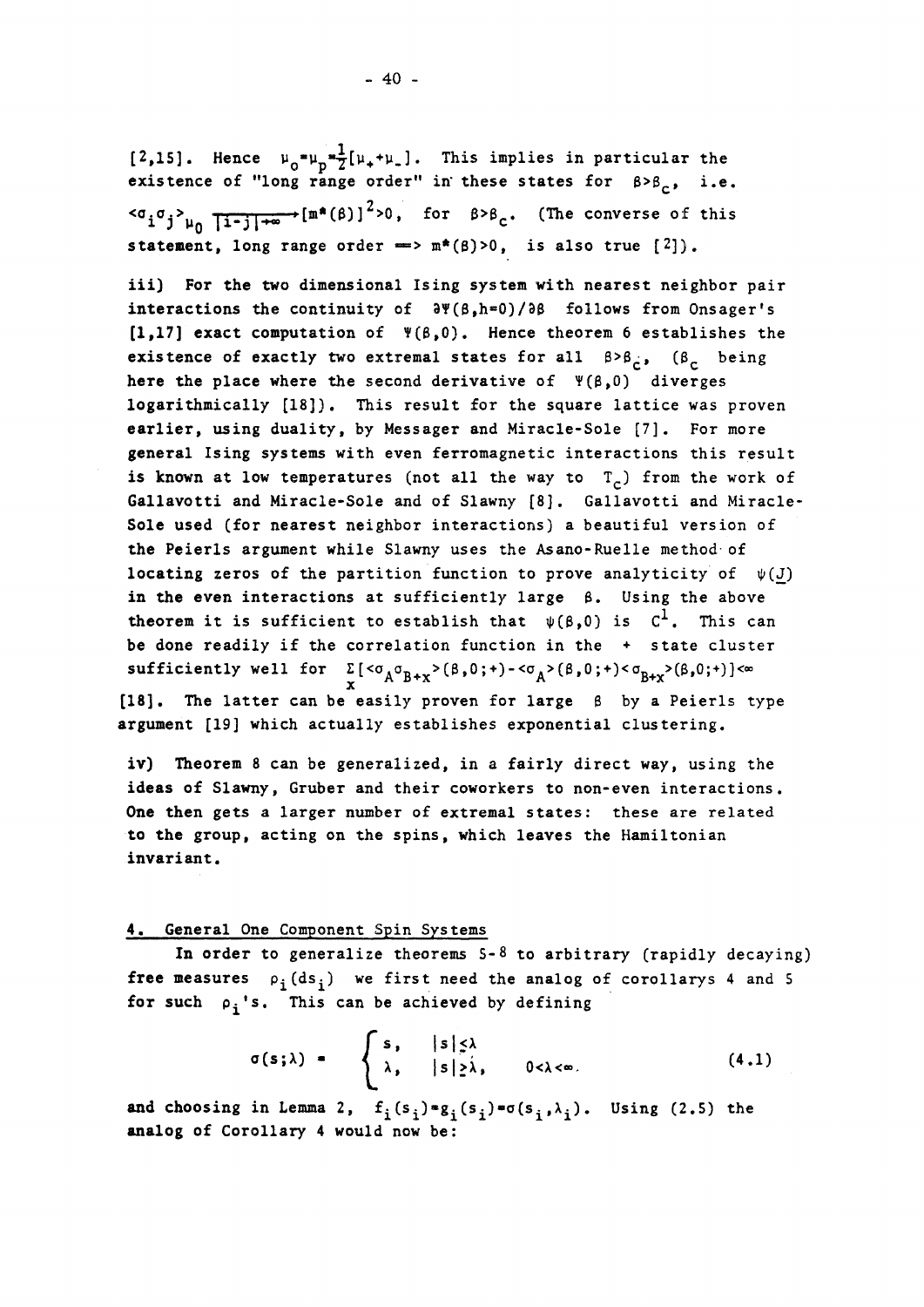Corollary 4': Let  $J_K^{\geq} | J_K^{\perp}|$ . Then  $\langle \sigma_A(\underline{s}_A; \lambda_A) \rangle = \langle \sigma_A(\underline{s}_A; \lambda_A) \rangle'$  a  $\mathcal{L}_{\mathbf{B}}^{\mathbf{C}}(\mathbf{S}_{\mathbf{B}}, \mathbf{A}_{\mathbf{B}})$ <sup>2</sup>  $\mathcal{L}_{\mathbf{B}}^{\mathbf{C}}(\mathbf{S}_{\mathbf{B}}, \mathbf{A}_{\mathbf{B}})$  is  $\mathcal{L}_{\mathbf{A}}^{\mathbf{C}}(\mathbf{S}_{\mathbf{A}}, \mathbf{A}_{\mathbf{A}})$ where  $\sigma_C (\underline{s}_C; \lambda_C) = \frac{\Pi}{16C} [\sigma(s_i; \lambda_i)]^{-1}$ ,  $k_i = 1, 2, \ldots$ .

To obtain the analog of Corollary 5 we make two remarks: (a) since both  $\sigma(s;\lambda)$  and  $s-\sigma(s;\lambda)$  are odd monotone increasing functions of  $\cdot$ s it follows from Lemma 2 that  $\langle \sigma(s;\lambda)\rangle \geq \langle \sigma(s;\lambda)\rangle$ ' and  $\langle s-\sigma(s;\lambda)\rangle$   $\ge$   $\langle s-\sigma(s;\lambda)\rangle$ . Hence  $\langle s,\rangle$   $\le$   $\langle s,\rangle$  implies  $\langle \sigma(s_i;\lambda_i)\rangle$  =  $\langle \sigma(s_i;\lambda_i)\rangle'$  for all  $\lambda_i>0$ . Similarly  $\langle s_i|s_j\rangle$  =  $\langle s_i|s_j\rangle'$ implies  $\langle \sigma(s_i;\lambda_i)\sigma(s_j;\lambda_j)\rangle = \langle \sigma(s_i;\lambda_i)\sigma(s_j;\lambda_j)\rangle$ ', etc. Since  $[\sigma(s_i;\lambda_i)/\lambda_i]^2 + 1$  as  $\lambda_i + 0$ , and  $s_i \neq 0$ ,  $\langle \sigma(s_1;\lambda_1) [\sigma(s_2;\lambda_2)]^2 \sigma(s_3;\lambda_3\rangle \rangle = \langle \sigma(s_1;\lambda_1) [\sigma(s_2;\lambda_2)]^2 \sigma(s_3;\lambda_3)\rangle$ <sup>\*</sup> for all  $\lambda_2$  => $\langle \sigma(s_1;\lambda_1)\sigma(s_3;\lambda_3)\rangle$  = $\langle \sigma(s_1;\lambda_1)\sigma(s_3;\lambda_3)\rangle$ <sup>f</sup> (if  $\rho_2(ds_2)$  is not concentrated on  $s_2 = 0$ , which is an irrelevant case).

Permitting now the  $\{\lambda_i\}$  in Corollary 4' to vary arbitrarily we obtain

Corollary 5': Let  $J_{K^2}|J_K^1|$ . Then: (1)  $\langle s_j \rangle = \langle s_i \rangle$ ' Vie $\Lambda$  implies  $\mu(d\underline{S_A})\bullet\mu^{\dagger}(d\underline{S_A})$ . (2)  $\cos^{\dagger}\sin^{\dagger}\sin^{\dagger}\sin^{\dagger}\sin^{\dagger}\sin^{\dagger}\sin^{\dagger}\sin^{\dagger}\sin^{\dagger}\sin^{\dagger}\sin^{\dagger}\sin^{\dagger}\sin^{\dagger}\sin^{\dagger}\sin^{\dagger}\sin^{\dagger}\sin^{\dagger}\sin^{\dagger}\sin^{\dagger}\sin^{\dagger}\sin^{\dagger}\sin^{\dagger}\sin^{\dagger}\sin^{\dagger}\sin^{\dagger}\sin^{\dagger}\sin^{\dagger}\sin^{\dagger}\sin^{\dagger}\sin^{\dagger}\sin^{\d$ even moments of  $\mu$  and  $\mu'$  are equal.

Let us consider first the case when  $\rho(dS)$  has compact support in some interval [-R,R]. Identifying  $\pm b$ .c. with  $s^b$ <sub>s</sub> $\pm k$ , for i $\epsilon A_c$ , Theorems 6-8, remain unchanged. In the case of unbounded spins however the situation is more complicated. It was shown by Lebowitz and Presulti [20] for the case of pair interactions (but this restriction is unessential) that if one restricts oneself to "regular' Gibbs states - those for which  $\mu(dS_0)$ , the projection of  $\mu$  on the region  $\Omega \subset \mathbb{Z}^{\vee}$ , does not grow "too fast" - then the role of  $\mu_{\pm}$  will be played by states obtained as the infinite volume limit of Gibbs states with b.c.  $s_i^b$ =±a  $\ln |j|$ . It seems likely that the translation invariant regular Gibbs states satisfy the variational principle (indeed ail the solutions of variational principle may be regular) and theorems 6-8 would then apply to these states. (Indeed, using methods similar to these, Theorem 6 has been extended recently to classical rotators [21]).

Acknowledgements: I would like to thank F. Dunlop and E. Presutti for many valuable discussions.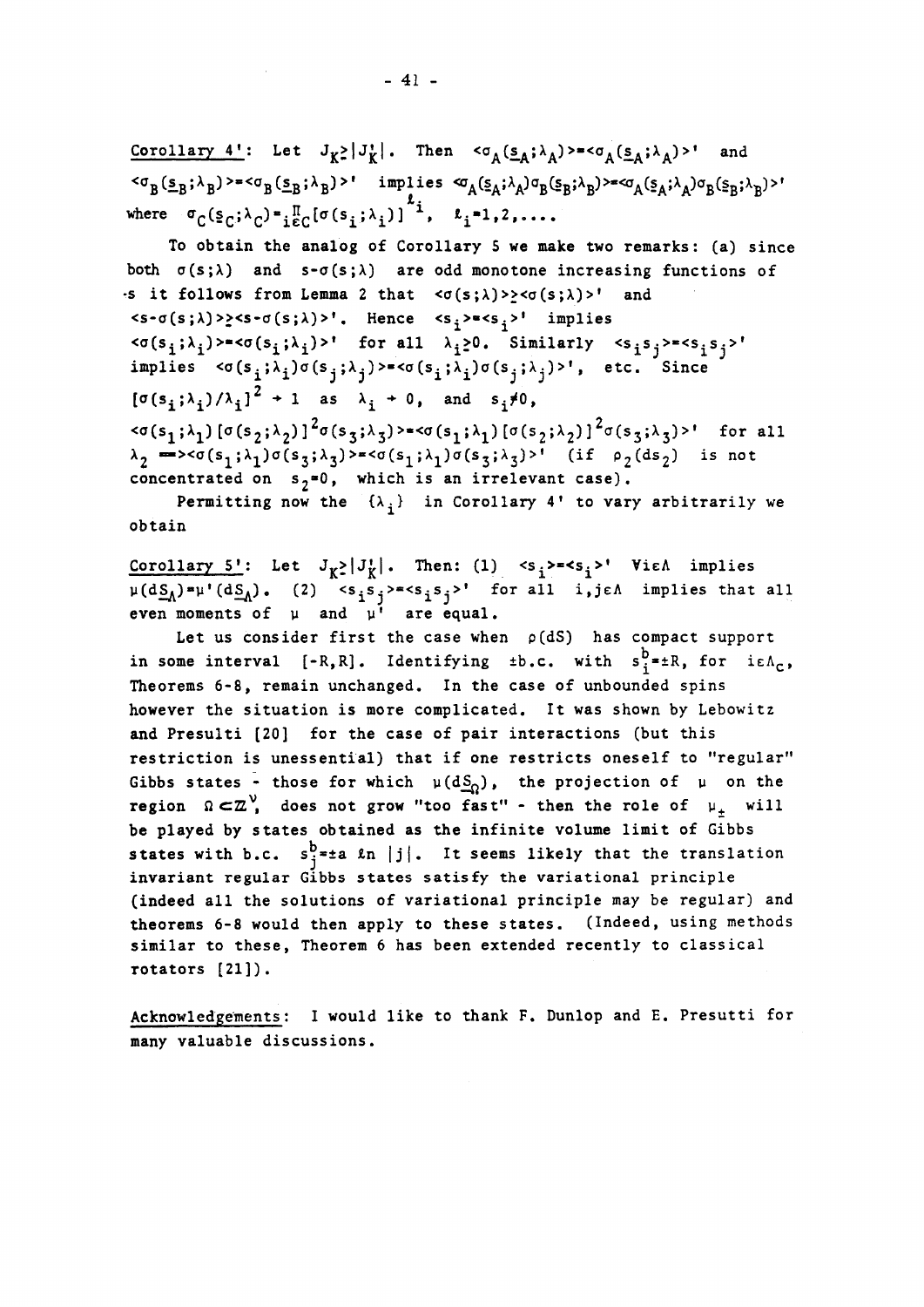## **REFERENCES**

| 1.  | J.L. Lebowitz, Coexistence of Phases in Ising Ferromagnets,<br>Jour. Stat. Phys. 16, 463 (1977).                                                                                                                                                                     |
|-----|----------------------------------------------------------------------------------------------------------------------------------------------------------------------------------------------------------------------------------------------------------------------|
|     | 2. c.f. R.B. Griffiths, in Phase Transitions and Critical Phenomena,<br>C. Domb and M.S. Green, eds., Academic Press (1972),<br>Vol. 1, pp. 7-109; C. Gruber, J. Stat. Phys. 14, 81 (1976).                                                                          |
| 3.  | D. Ruelle, Statistical Mechanics, Benjamin (1969): Thermodynamic<br>Formalism, Addison-Wesley (to appear).                                                                                                                                                           |
| 4.  | R.L. Dobrushin, Functional Anal. Appl. 2, 292 and 302 (1968).                                                                                                                                                                                                        |
| 5.  | O.E. Lanford and D. Ruelle, Commun. Math. Phys. 13, 194 (1969);<br>O.E. Lanford, in Statistical Mechanics and Math. Problems,<br>A. Lenard, ed., Springer (1973).                                                                                                    |
| б.  | R.B. Israel, Comm. Math. Phys. 43, 59 (1975): S.A. Pirogov and<br>Ya. G. Sinai, Funkts. Analiz. 25 (1974): D. Ruelle, On<br>Manifolds of Phase Coexistence, Preprint (1975).                                                                                         |
| 7.  | A. Messager and S. Miracle-Sole, Comm. Math. Phys. 40, 187<br>$(1975)$ .                                                                                                                                                                                             |
| 8.  | G. Gallavotti and S. Miracle-Sole, Phys. Rev. B5, 2555 (1972):<br>J. Slawny, Comm. Math. Phys. 34, 271 (1973): 46, 75<br>(1976): C. Gruber, A. Hinterman and D. Merlini, Comm.<br>Math. Phys. 40, 83 (1975): C. Gruber and A. Hinterman,<br>Physics 83A, 233 (1975). |
| 9.  | J. Ginibre, Comm. Math. Phys. 16, 310 (1970).                                                                                                                                                                                                                        |
| 10. | R.B. Griffiths, J. Math. Phys. 8, 478 (1967); D.G. Kelley and<br>S. Sherman, J. Math. Phys. 9, 466 (1969).                                                                                                                                                           |
| 11. | J.L. Lebowitz and A. Martin-Löf, Comm. Math. Phys. 25, 276<br>$(1972)$ .                                                                                                                                                                                             |
| 12. | H. van Beyeren, Comm. Math. Phys. 40, 1 (1975).                                                                                                                                                                                                                      |
| 13. | C.M. Fortuin, P.W. Kasteleyn and J. Ginibre, Comm. Math. Phys.<br>22, 89 (1971).                                                                                                                                                                                     |
| 14. | J.L. Lebowitz, J. Stat. Phys., 16, 3 (1977).                                                                                                                                                                                                                         |
|     | 15. c.f. J.L. Lebowitz, in Mathematical Problems in Theoretical Physics,<br>H. Araki, ed., Springer (1975).                                                                                                                                                          |
| 16. | J. Frohlich, B. Simon and T. Spencer, Comm. Math. Phys. 50,<br>79 (1976).                                                                                                                                                                                            |